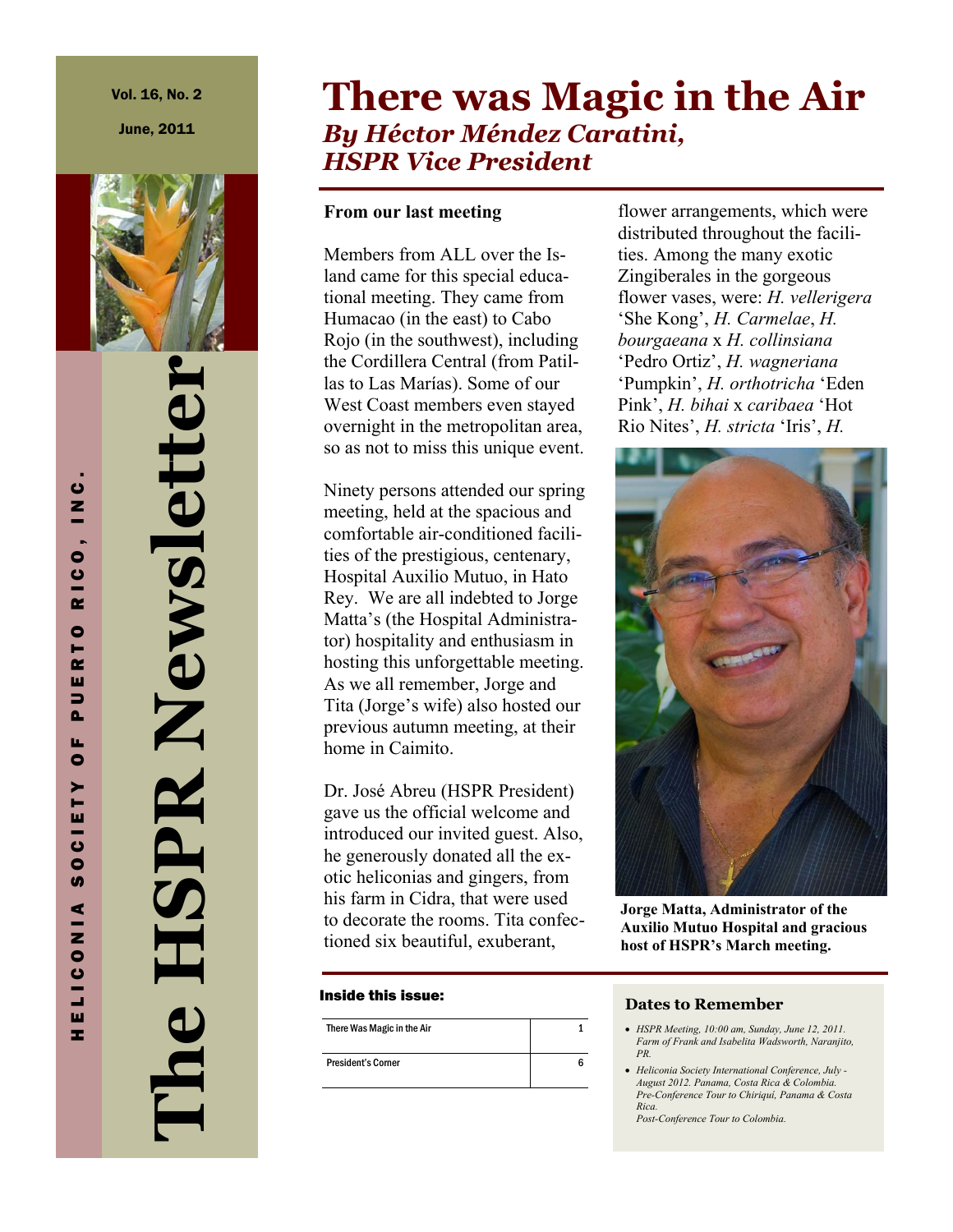*caribaea* yellow form (endemic to Puerto Rico), *H. caribaea* red form, *H. bihai* 'Banana Split', *H. bihai* 'Emerald Forest', *H. aurea*, *H. bihai* x *caribaea*  'Jacquinii', *H. bihai* x *caribaea* 'Kawauchi', and a wide variety of colorful gingers and Costaceae, among many other inflorescences. Our members had a first hand opportunity to appreciate nature's jewels.



The once a year educational meetings are very special for us. For these "Meet the **Experts** Conference" series, we invite international authorities on Zingiberales who share their

**Beautiful tropical flower arrangement featuring heliconias.** 

passion

with us. Some of our past invited guests have been: José Ábalo (Venezuela), Carla Black (Panama), Dave Dunstan (Australia) and Dave Skinner (USA).

 For this particular occasion, the President of Heliconia Society International, charismatic Dr. W. John Kress, who is also Curator, Research Scientist and Director of the Consortium for Understanding and Sustaining a Biodiverse Planet at the Smithsonian Institution, in Washington, D.C., provided us with an impressive one hour presentation on the subject of "Heliconias and Hummingbirds: Partners in Evolution". His talk was very relevant to us, since we too have hummingbirds and are located in the Caribbean, the region of his scientific studies.

His presentation focused on his ongoing ten year research in the coevolution of heliconias (caribaeas and bihais) and purple-throated carib hummingbirds (*Eulampis jugularis*) on the islands of Dominica and Saint Lucia. These islands, located in the South Eastern Caribbean (the Lesser Antilles), are natural laboratories for studying and understanding the processes of evolution; closely paralleled to Charles Darwin's insights from his visit to the Galápagos Islands. Dr. Kress stated that Darwin's seminal thesis, "Origin of the Species", served as his inspiration, which also deals with the evolutionary origin of Earth's spectacular biodiversity. In 1858 Darwin studied ground finches, which evolved with diverse beaks, depending on the food available. These birds came to be known as Darwin's Finches.

Among the many topics covered during his presentation, besides those already covered in his article, published in our previous HSPR Newsletter (Vol.

16 no. 1, March 2011), were the following: · The intricate relationship between hummingbirds and heliconias has been going on, in the neotropics, for the past 20 million years! Dr. Kress, and his ornithologist colleague



**Dr. José Abreu, HSPR President.** 

 $\overline{a}$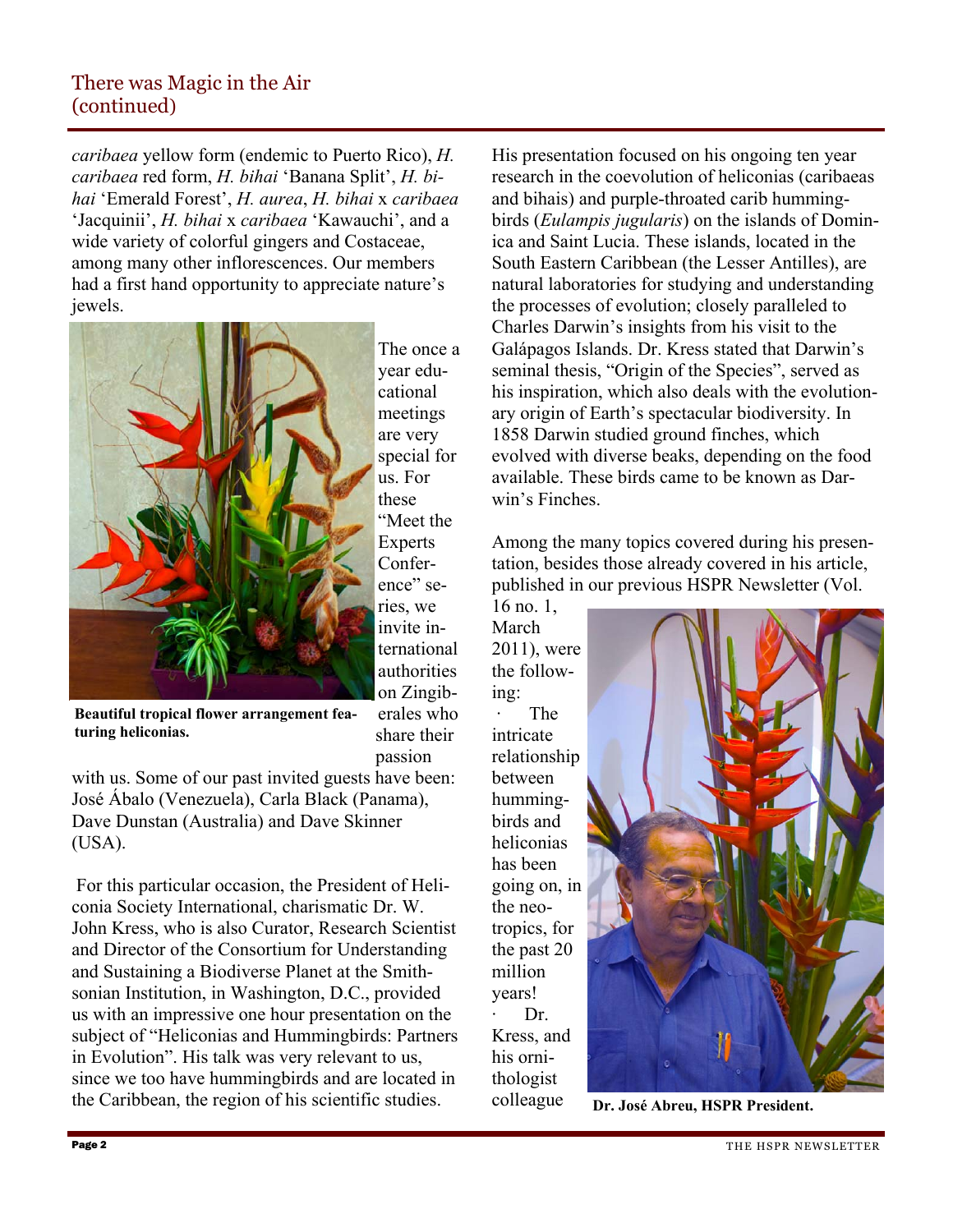Ethan Temeles, have been studying the relationship between bird and plant for some years. There are two morphologies of *Eulampis jugularis* hummingbirds in Dominica and Saint Lucia. They've discovered that the long, curving beak of the female hummingbird exactly fits the flower throats of *H. bihai*  - flowers that they both pollinate and feed from while the males have shorter, straighter beaks that fit the flowers of *H. caribaea*.

Due to the peculiar characteristics of these species, female hummingbirds pollinate higher eleva-



**Dr. John Kress' presentation to the HSPR.** 

tion *H. bihai*. They have also been seen to pollinate *H. caribaea*. While male hummingbirds pollinate lower elevation *H. caribaea*.

Male humming birds are very territorial, fiercely defending their patches of heliconias, for as long as six years. Female hummingbirds are occasionally allowed inside the guarded territories, only when the male desires to mate. He projected a graph, where one particular male had mated with



**Botanical artist Bryan Poole.** 

40 different females, while other males didn't mate at all. He called this behavior "nectar farming for sex", versus "for energy needs".

It is believed that humming birds are sedentary and do not fly or migrate to neighboring islands. Nobody knows yet, for sure, where do these birds go when the heliconias are not flowering.

There are approximately 200 different species of heliconias in the world and 320 species of hummingbirds. Kress told us that the main reason he decided to concentrate his scientific research on these two particular islands was because there are only two kinds of heliconias in both islands; as well as only one species of hummingbird. Thus, making it possible to simplify his studies. While in Costa Rica, for example, there are many more varieties of heliconias and hummingbirds.

The nectar rich flowers of these heliconias are the main source of energy for the hummingbirds. The birds are very active from dawn until two in the afternoon, when their activity declines. For four hours, from 7 until 11 in the morning, the nectar inside the flowers peaks.

During his inspiring lecture, Kress projected clips from three spectacular videos, that left everyone very impressed. These were: "Hotel Heliconia", by Philip A. Savoie; "Plant Life", by BBC video, and another one. In these videos we were able to appreciate the hummingbirds in action, pollinating heliconias with their long beaks and tongues.

He also showed us two beautiful hand-colored graphics (crafted in a 16th century technique known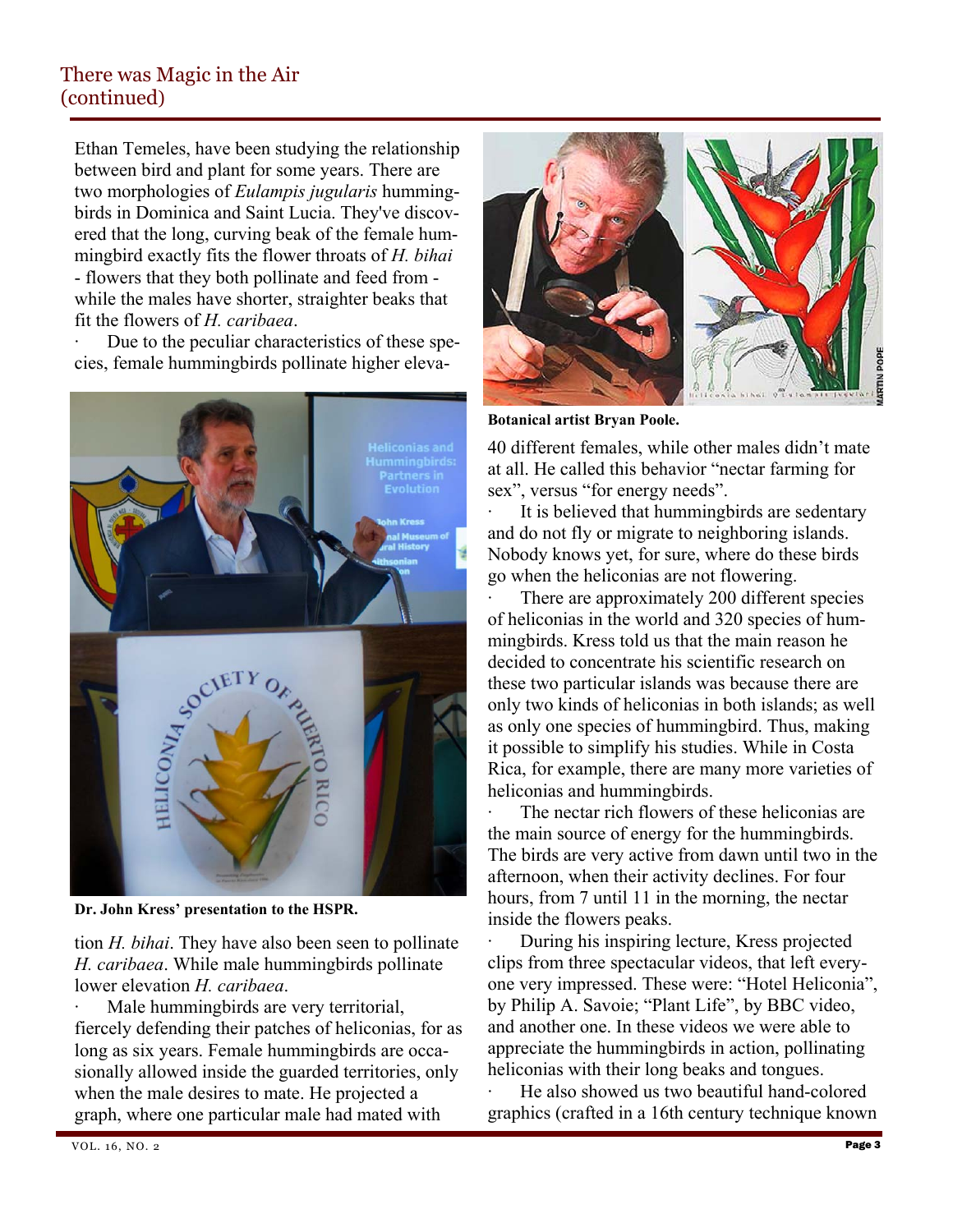

as copper plate etching) by his friend, British artist, Bryan Poole. Each picture depicts the flower of

**Dr. Kress and Héctor Méndez Caratini, HSPR Vice President.** 

a tropical heliconia species and the gorgeous purple-throated carib hummingbird. In one, the male bird is visiting *H. caribaea*; while in the other one, the female is buzzing around *H. bihai*. These pictures tell the amazing tale of co-evolution - or what scientists call "ecological causation of sexual dimorphism and co-adaptation".

The maximum authority in the world on Zingiberales concluded his enlightening speech with a new chart that he has developed, along with colleagues Chelsea Specht and Heather Driscoll, on the phylogeny and classification of the family Heliconiaceae. It is based on studies of DNA, the latest in the field of botanical research. He also informed us that heliconias have 22 chromosomes.

This new classification, based in DNA research, will be able to demonstrate that not all pendent heliconias are members of the same group. It will also be able to clarify crosses in heliconias, such as the hybrids occurring between *H. imbricata* 

'Rio Sucio' and *H. latispatha*, known as 'José Abalo' and 'Harvey Bullis'.

He proudly stated that we were the first ones to witness this major breakthrough in his pioneering studies, which will be published in one of his forthcoming books.

Dr. Kress invited ALL of us to come next year to Panama and Colombia, where the Heliconia Society International 2012 Conference will be held. World trotting, tireless, jungle explorer Carla Black will be our hostess. It will be held at Hotel Los Mandarinos, in El Valle de Antón (in the outskirts of Panama City). We'll have the small hotel just for ourselves. It is nestled inside the second largest (extinct) volcano in the world, where clouds dance atop rainforest covered mountainsides.

Preliminary arrangements are currently being made to include a four-day Pre-Conference Tour to Chiriquí (to visit Carla's impressive heliconia collection and the neighboring mountains) and to Wilson Gardens (one of the pioneering HSI Conservation Centers, in Costa Rica). The Post Conference Tour will be to Colombia, the country with the greatest amount of endemic heliconias in the world (with over 100 native species!). There, we will be able to explore, for seven full days, the rain forests of El Chocó and Antioquía, and culminate the trip by visiting the colorful Medellín Flower Festival. A vociferous delegation of at least a dozen HSPR members enthusiastically stated they would be attending. So, start saving today, for next year's heliconia



**Panoramic view of the conference facilities at the Auxilio Mutuo Hospital, in Hato Rey, Puerto Rico.**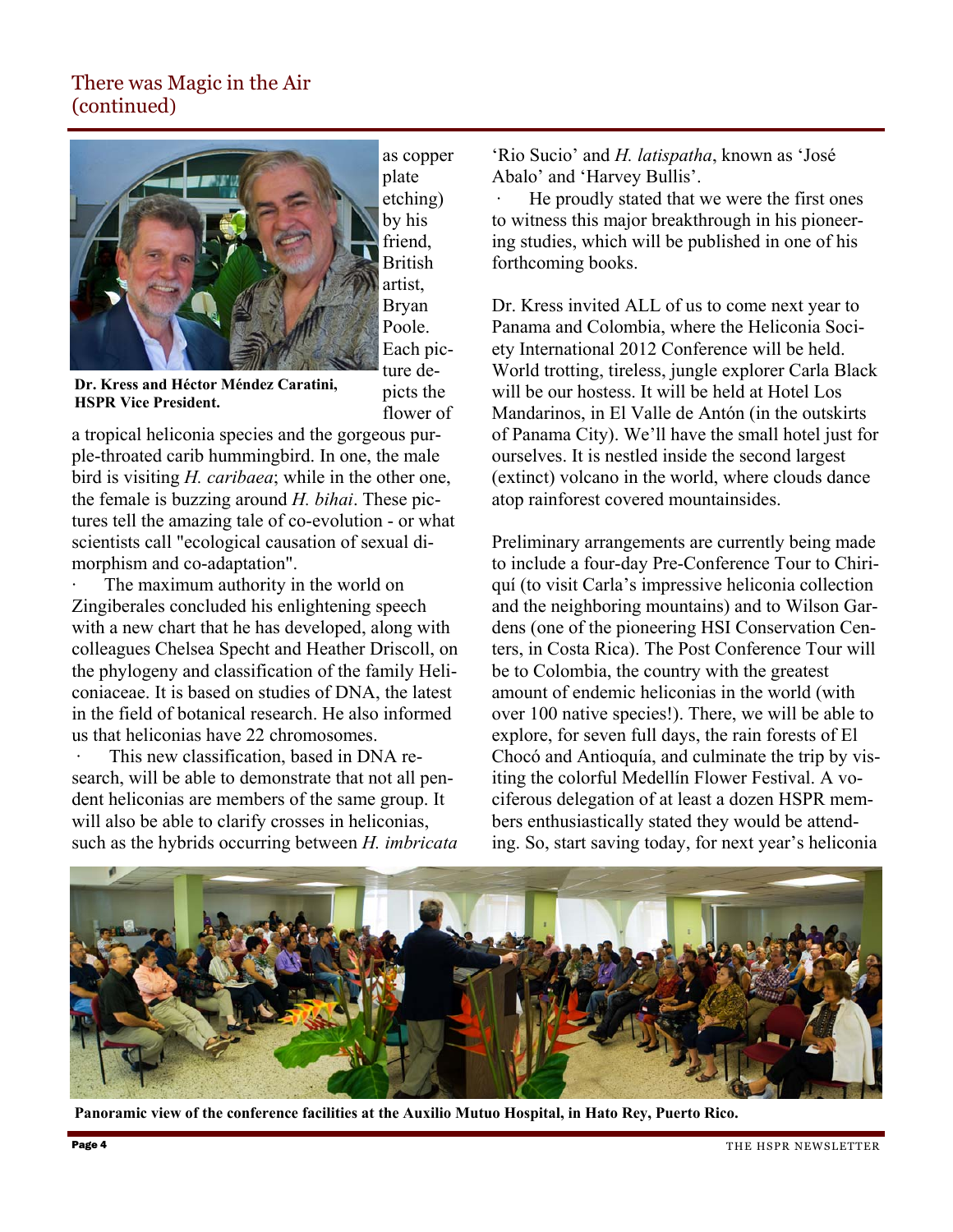

**Dr. Kress with Michelle Cruz and Josie, who baked a cake in his honor.** 

lovers trip, a visit to our neighboring brothers and sisters in Central America.

After the conference, our invited guest mingled with the crowd and was very accessible to everyone who wanted to meet him personally. Like a Hollywood celebrity, he had his photograph taken with HSPR members and autographed copies of his iconic books (the Bibles of heliconias). One of our members even presented him with a huge cake in his honor, which she had specially baked for the occasion. The cake had a colorful image of a heliconia inflorescence on top of the icing. Needless to say, Dr. Kress was flabbergasted with our hospitality.

Euphoria reigned during the whole day. A joyful crowd participated in a party like celebration, which started very early in the morning. Needless to say, our members were very happy to see each other again, since last year. The hospital gratuitously provided the early risers (some of them where there at 8am in the morning!) with a buffet like breakfast (hot coffee, pastries and tropical juices). Isabelita Wadsworth, our dynamic member from Naranjito, coordinated the food and refreshment contributions for our delicious brunch.

It was a clear day and the 360 degree view from the hospital's penthouse terrace served as the perfect backdrop for the Raffle. From the ninth floor we could see ships entering Old San Juan harbor, planes landing and taking off from the airport, the impressive view of El Yunque's Rain Forest, the lush vegetation at the UPR Río Piedras Campus and the southern mountain range.

During the meeting, \$721.00 was generated from the Raffle, the renewal of membership dues (four new members) and donations to help cover the costs associated to this activity. Edgardo Varela, Sherry Ballester, Reily Rodríguez, and other members donated very rare, expensive, collector's specimens for our customary Raffle. Like little kids celebrating a birthday party around a piñata, everybody won a precious plant at the Raffle. The festive event lasted until mid-day in the afternoon.

HSPR's Directive, and ALL the volunteers who contributed, should be commended for coordinating this important event (including both the logistics of the Conference and the Newsletter) to perfection. At 1 p.m., Dr. Kress left for the airport on his way to Dominica, to continue with his decade long, ongoing research project in the Lesser Antilles.

Again, Thank You Dr. Kress for accepting our humble invitation and sharing your contagious heliconia enthusiasm with our HSPR members. As I was leaving the premises, one of our members commented to me "Today, there was magic in the air!"



**A happy winner of the HSPR Raffle!**